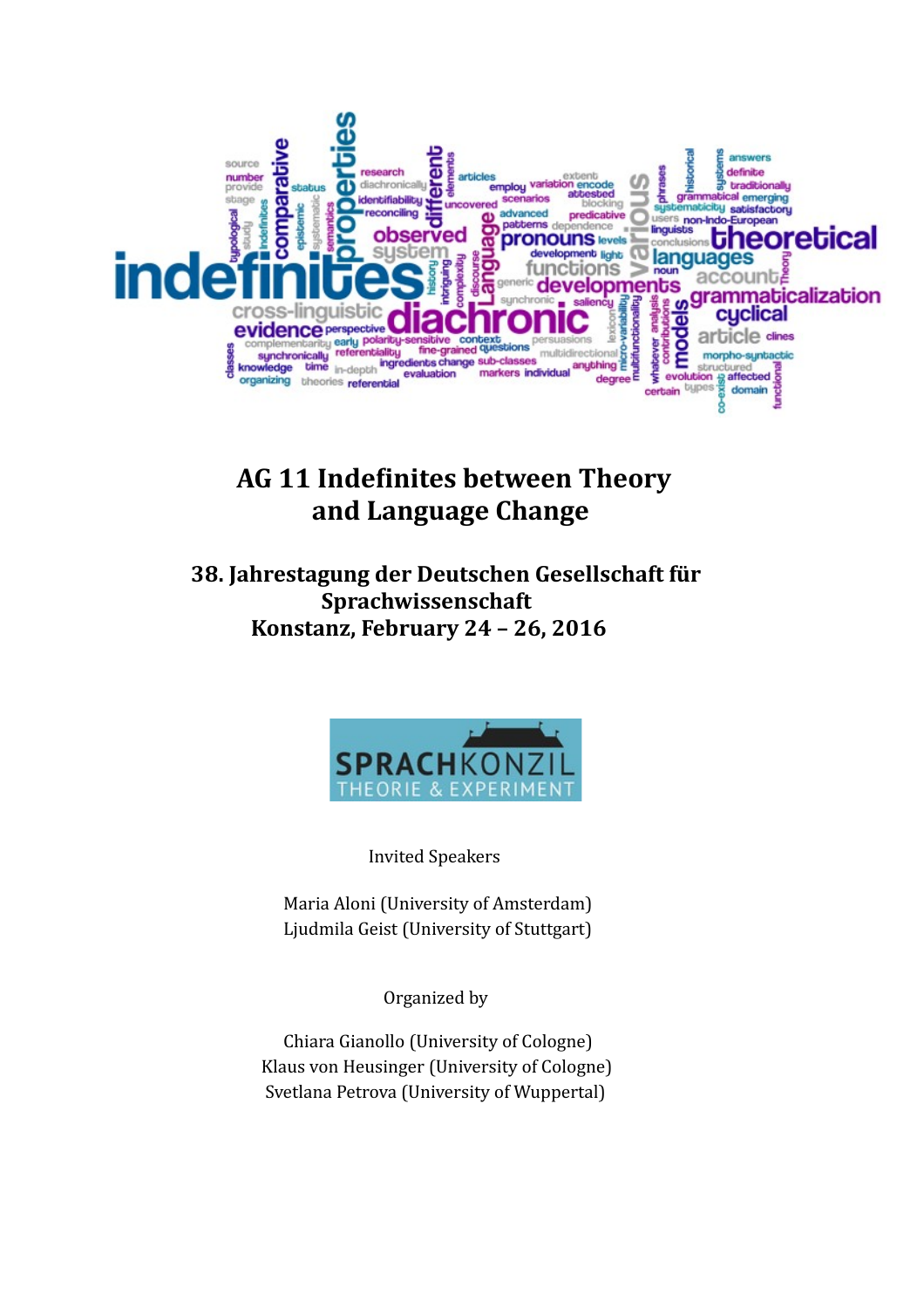#### **Scientific committee:**

Maria Aloni Theresa Biberauer Cornelia Ebert Ljudmila Geist Anastasia Giannakidou Tania Ionin Agnes Jäger Hans Kamp Edgar Onea Ian Roberts Roberto Zamparelli

#### **Meeting description**

Language users employ indefinites, pronouns (*someone, anything, whatever*) and different types of noun phrases (*a book, a certain student, some time, any teacher*) to encode (non-)referentiality, but also other crucial properties, such as degree of identifiability, speaker-hearer knowledge status, discourse saliency. Recent typological and theoretical studies have uncovered a wealth of variation in this domain, on various grammatical levels (morpho-syntax, semantics, pragmatics). The emerging picture needs to be complemented by a comparative evaluation of the observed diachronic patterns. Research on the history of indefinite articles and some classes of indefinite pronouns in individual languages has advanced substantially. We face scenarios that challenge wellknown models of development and therefore need a broader cross-linguistic perspective on evolutionary tendencies, also encompassing non-Indo-European languages. A more fine-grained study of the diachronic clines involving indefinites may shed light on some of their intriguing synchronic properties (morpho-syntactic complexity, multifunctionality, context dependence), and on the way systems of indefinites are structured (complementarity, blocking). The investigation further promises to disclose more general conclusions on the systematic nature of change affecting functional elements of the lexicon. We therefore invite contributions from linguists of various persuasions, reconciling in-depth theoretical analysis with comparative and diachronic evidence.

#### **website conference:**

<http://www.dgfs2016.uni-konstanz.de/dgfs-2016/>

#### **website workshop:**

[http://gerlin.phil-fak.uni-koeln.de/kvh/konf/2016\\_dgfs\\_indefinite.html](http://gerlin.phil-fak.uni-koeln.de/kvh/konf/2016_dgfs_indefinite.html)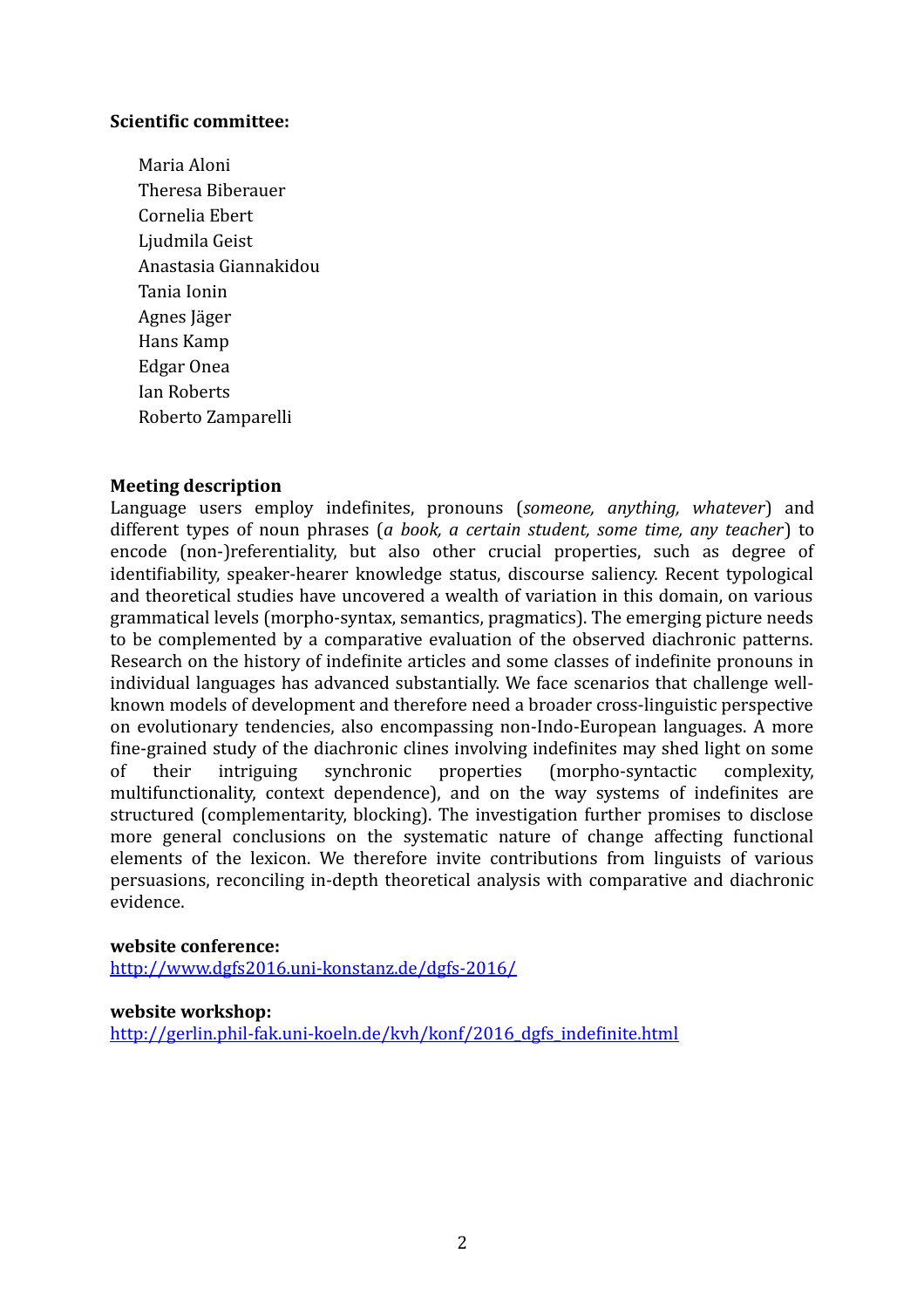# **Program**

# **Wednesday, Feb 24**

| <b>Time</b>      | <b>Speaker</b>                                                      | <b>Title</b>                                                                        |
|------------------|---------------------------------------------------------------------|-------------------------------------------------------------------------------------|
| $14:00 - 15:00$  | Maria Aloni                                                         | Indefinites as fossils                                                              |
| $15:00 - 16:00$  | Urtzi Etxeberria &<br>Anastasia Giannakidou                         | Anti-specificity and the role of number: the case of<br>Spanish algún/algunos       |
| Coffee break     |                                                                     |                                                                                     |
| $16:30 - 17:30$  | Irene Franco, Olga Kellert,<br>Guido Mensching & Cecilia<br>Poletto | On (negative) indefinites in Old Italian                                            |
| $17:30 - 18:30$  | Remus Gergel                                                        | Another route towards epistemic indefinites: A case for<br>VERUM?                   |
| Thursday, Feb 25 |                                                                     |                                                                                     |
| <b>Time</b>      | <b>Speaker</b>                                                      | <b>Title</b>                                                                        |
| $9:00 - 10:00$   | Ljudmila Geist                                                      | From indefinite NP to bare NP: why does the indefinite<br>article disappear?        |
| $10:00 - 11:00$  | Patrick G. Grosz                                                    | Scalar epistemic indefinites: a case study of weiß Gott w-<br>in Present Day German |
| Coffee break     |                                                                     |                                                                                     |
| $11:30 - 12:00$  | Ricardo Etxepare                                                    | From correlative protases to existential pronouns in<br><b>Basque</b>               |
| $12:00 - 12:30$  | Amel Kallel &<br>Pierre Larrivée                                    | Strong polarity contexts and evolution of n-words                                   |
| $12:30 - 13:00$  | Moreno Mitrović                                                     | Indefinite polarisation and its scalar origin: evidence<br>from Japonic             |
| Friday, Feb 26   |                                                                     |                                                                                     |
| m.               |                                                                     | m.,                                                                                 |

| Time            | <b>Speaker</b>   | <b>Title</b>                                                                      |
|-----------------|------------------|-----------------------------------------------------------------------------------|
| $11:30 - 12:00$ | Rosemarie Lühr   | Konstruktionen mit Indefinita in altindogermanischen<br>Sprachen                  |
| $12:00 - 12:30$ | Andrei Sideltsev | Relative and indefinite pronouns: synchrony and<br>diachrony. The case of Hittite |
| $12:30 - 13:00$ | Silvia Luraghi   | Partitive case markers and indefiniteness: a diachronic<br>survey                 |
| $13:00 - 14:00$ |                  | <b>Discussion</b>                                                                 |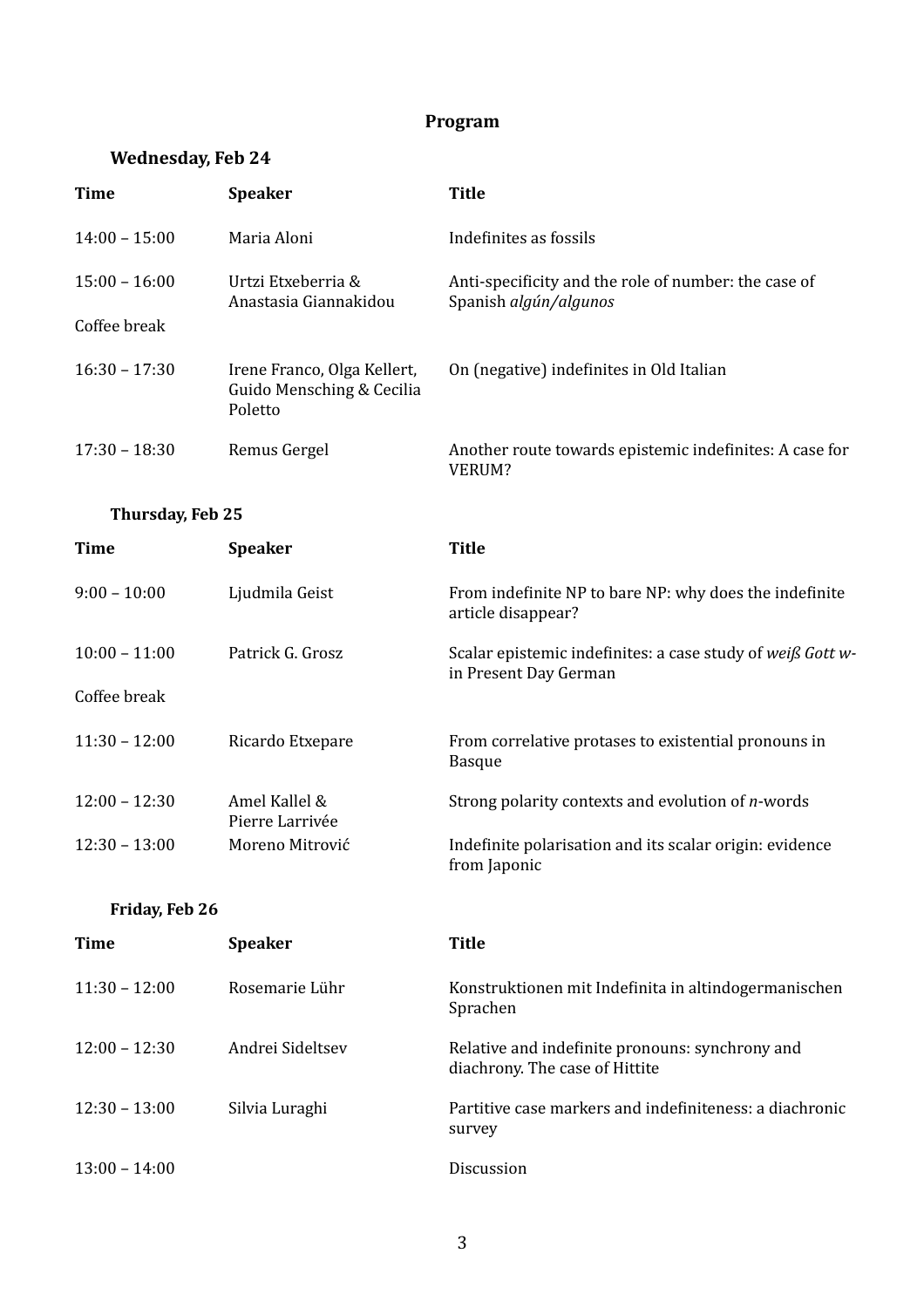#### **Abstracts**

### **Maria Aloni Universiteit van Amsterdam Indefinites as fossils**

In the first part of the talk I will summarise the results of three diachronic corpus studies establishing the patters of development of three marked indefinites in three different languages: German *irgend*-series; Spanish *cualquiera* and Dutch *wie dan ook* (see http://maloni.humanities.uva.nl/Indefinites/corpus.html). In the second part I will discuss a number of theoretical repercussions of these studies on various issues at the semantic-pragmatic interface, including the debate about the status of the modal inferences (ignorance and free choice) triggered by these indefinites.

#### **Urtzi Etxeberria and Anastasia Giannakidou IKER Bayonne and University of Chicago Anti-specificity and the role of number: the case of Spanish** *algún/algunos*

The Spanish singular determiner *algún* is claimed to be an anti-specific indefinite, as in (1) (Giannakidou and Quer 2013, Alonso Ovalle and Menendez-Benito 2010), while plural *algunos* is claimed to show 'context dependence' (cf. (3)). This results in an ambiguity analysis, which is undesirable because it does not capture the role of the plural. In this paper we argue that *algún* and *algunos* are the singular and the plural version of each other and propose a unifying analysis by showing that the difference between singular *algún* and plural *algunos* is illusory and that in both usages referential vagueness is satisfied. We ague that the context dependency of *algunos* arises only in anaphoric contexts like (3) where a discourse referent has previously been explicitly introduced, and this discourse referent sets up an antecedent (note that in (5) with no antecedent *algunos* is indistinguishable from *unos*). It is conceivable then that the plural in this case functions as an anaphoric pronoun just like in *Mary brought the yellow Tshirts, and Ariadne the red ones* (Kester 1995). We will propose that a plural anaphor is triggered and is reflected in the plural number, thus, what appears to be a plural is really an anaphoric pronoun (6). So, the plural introduces the pronoun  $\text{pro}_{\text{PL}}$  which is also an anaphor, but this happens only in the context of an overt antecedent. Our idea is close in spirit to Marti's C variable, but we do not assume that *alg-* introduces it (cf. (4)); rather, if an antecedent is available the pronoun will be triggered, as expected generally in ellipsis contexts. As a consequence, partitivity appears to be epiphenomenal, a consequence of the presence of the anaphoric plural. In sum, we are proposing a fully compositional analysis that retains the anti-specificity of the *alg-* indefinite (cf. (2)) and attributes the illusory specificity to the plural ellipsis).

Examples:

- (0) Ha llamado algún estudiante. #Era Pedro. have called some student was Pedro 'Some student called. #It was Pedro.'
- (0) *Referential vagueness as anti-specificity*
	- (i) A sentence containing a referentially vague indefinite  $\alpha$  will have a truth value iff:  $\exists w1$ ,  $w2 \in W$ :  $[[\alpha]]^{w1} \neq [[\alpha]]^{w2}$ ; where  $\alpha$  is the referentially vague indefinite.
	- (ii) The worlds w1, w2 are epistemic alternatives of the speaker.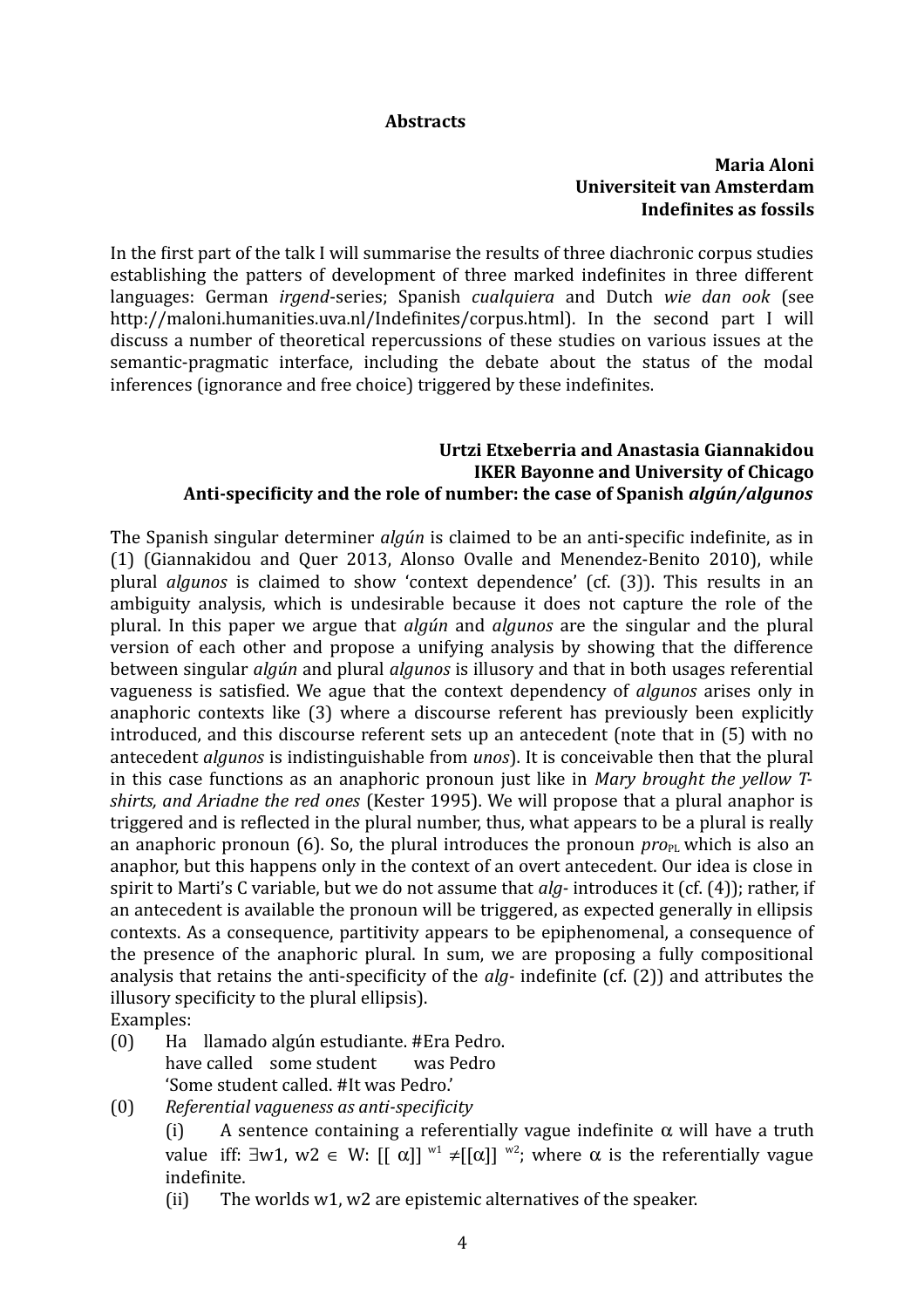(3) {Teachers A and B are on an excursion with [a group of children, of whom they are in charge]<sub>K</sub>. Teacher A comes to teacher B running: $\}$ (a) Teacher A:  $\chi$  Te has enterado? [*Algunos* niños]  $\kappa$  # se han perdido en el bosque. (b) Teacher A:  $\chi$ Te has enterado? [*Unos* niños]  $\kappa$ <sub>L</sub> se han perdido en el bosque.

'Have you heard? *Unos*/*algunos* children got lost in the forest.'

- (4)  $[[alg-]] = \lambda R_{\text{set},\text{set}}, \lambda P_{\text{set}}, \lambda Q_{\text{set}}, R(P \cap C)(Q);$  Implicature:  $R(P \cap C)(\{x: Q(x) = 0\})$
- (5) Llegaron algunos/unos chicos a la oficina. Arrived boys to the office 'Some boys arrived to the office'
- (6)  $\left[\begin{array}{cc} \left[\begin{array}{cc} a\end{array}\right] & \text{inif} \right] = a\text{lgun} + pro_{PL} \left[\begin{array}{cc} a\end{array}\right] \end{array}\right]$

# **Ricardo Etxepare IKER Bayonne From correlative protases to existential pronouns in Basque**

Basque has a rich system of quantificational expresssions based on so-called «indeterminate pronouns» (Kuroda, 1968): indefinite bases formally identical to *wh*words. Among the wh-word based expressions are existential pronouns equivalent to the English «someone, something» series. Those pronouns are formed by combining the *wh*word and a suffix, formally identical to the prefixal complementizer *bait-*, used in various relations of subordination, particularly causals and relatives (Oyharçabal, 1987):

- (2) a. *zer-bait* what-comp « Something » b. *Jin bait-a gizona* come comp-is man.det
	- « The man who came »

Unlike the other complex expressions in the *wh*-pronoun series, existential pronouns present a high degree of morphosyntactic variation in their lexical realization. The range of morphological variation existing in the category of existential pronouns in Basque can be properly understood under the hypothesis that existential pronouns come from correlative protases. Free relatives, closely related to correlative protases, are a common source in the emergence of existential quantifiers (Haspelmath, 1997). Correlative constructions exist as a productive form in a few areas of the Basque country, and they were general before. The forms to be compared to (2a) is (3):

(3) *Zer (ere) baita* (correlative protasis/free relative) what even comp-is « What(ever) it is »

I show that the dialectal variation in the expression of existential quantifiers corresponds to the selective lexicalization of different portions of (3), with the complementizer itself a constant element. The aim of this paper is to show that dialectal variation, together with the historical record, can shed light on some of the finer details of the process leading from correlative protases to existentials. The paper also discusses the progressive phenomenon of semantic weakening to the extent allowed by the existing sources.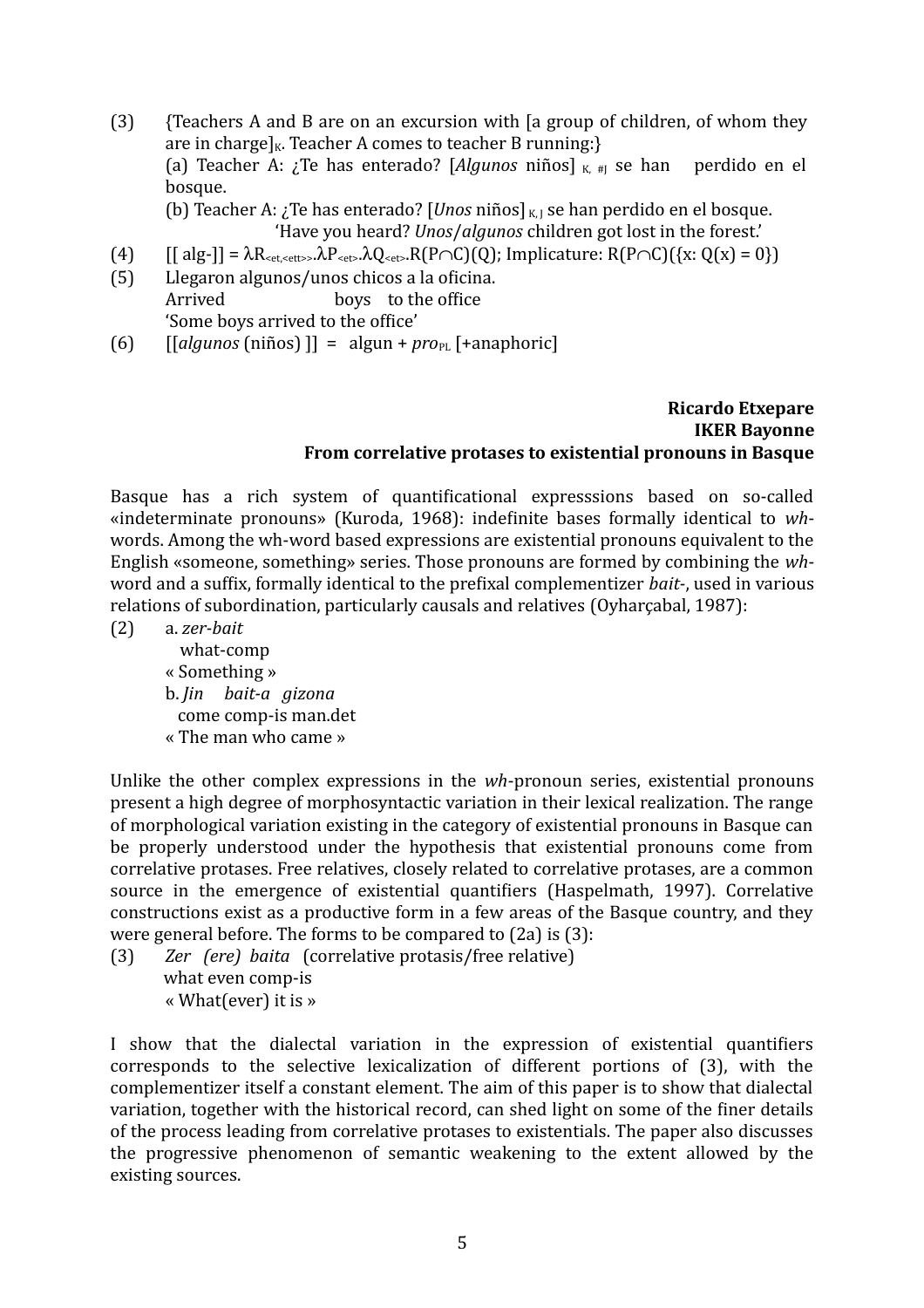## **Irene Franco and Cecilia Poletto Goethe Universität Frankfurt am Main Olga Kellert and Guido Mensching Universität Göttingen On (negative) indefinites in Old Italian**

In this talk, we concentrate on the morphosyntax of Old Italian indefinites in negative contexts. The main questions we address are the following: (i) What is the difference between indefinites as n-words and as NPIs? (ii) How do these indefinites behave with respect to Negative Concord (NC)? (iii) How can we account for their distribution within the clause? We propose that NC depends on an Agree mechanism (see Zeijlstra 2004) that is sensitive to the internal structure of n-words (Martins 2000, Déprez 2011, a.o.), while NPI licensing is a different type of dependency (Giannakidou 2002). Old Italian (OI) is the perfect laboratory to tackle questions (i)-(iii), since it has apparently optional NC, and there is a change around the turn of the XIV century towards non-strict NC, like in Modern Italian. The apparent NC optionality is shown in (1) (see Garzonio & Poletto 2012).

- (1) a. *E neuno di voi si spaventi…* and no.one of you refl= fear-sbjv 'And may none of you get scared…' (OVI, *VeV* 69)
	- b. *Neuno non andasse poscia in paradiso…* and no.one not went-3sg-sbjv afterwirds in heaven '(So) no one would go to heaven afterwards.' (*ibid.* 78)

NC is apparently optional with preverbal and postverbal n-words. However, we will show that the optionality is systematically restricted by the internal and external syntax of n-words. NC is always attested with adverbial n-words, whereas argumental n-words have a mixed behavior. Specifically, argumental n-words generally obey NC, unless they are merged a) in a copular/existential construction; b) inside a PP, where P=from/to; or c) inside a manner/reason adverbial PP. We argue that n-words can lexicalize two different structures, which in turn depend on their semantics. N-words obeying NC are QPs, on a par with NPIs like *alcuno* (='any'), see (2a). Negative expressions that do not obey NC are instead of an adjectival type (Giusti & Leko 2001, Cardinaletti & Giusti 2005), see (2b).

(2) a.  $\lceil \frac{p}{p} \cdot \frac{p}{p} \cdot \frac{p}{p} \cdot \frac{p}{p} \cdot \frac{p}{p} \cdot \frac{p}{p} \cdot \frac{p}{p} \cdot \frac{p}{p} \cdot \frac{p}{p} \cdot \frac{p}{p} \cdot \frac{p}{p} \cdot \frac{p}{p} \cdot \frac{p}{p}} \cdot \frac{p}{p} \cdot \frac{p}{p} \cdot \frac{p}{p} \cdot \frac{p}{p} \cdot \frac{p}{p} \cdot \frac{p}{p} \cdot \frac{p}{p} \cdot \frac{p}{p} \cdot \frac{p}{p} \cdot \frac{p}{p} \cdot \frac{$ In our talk, we will present a further test, which reveals an asymmetry in the distribution of NPIs like *alcuno*, and n-words like *neuno,* in (2a). NPIs cannot precede n-words (whether or not there is a non-veridical licensor in the clause). We thus propose that nwords can locally license an NPI. We conclude that NPI licensing is established first at a local level (cf. Haegeman & Lohndal 2010) and, if no licensor is met, it creates a non-local dependency.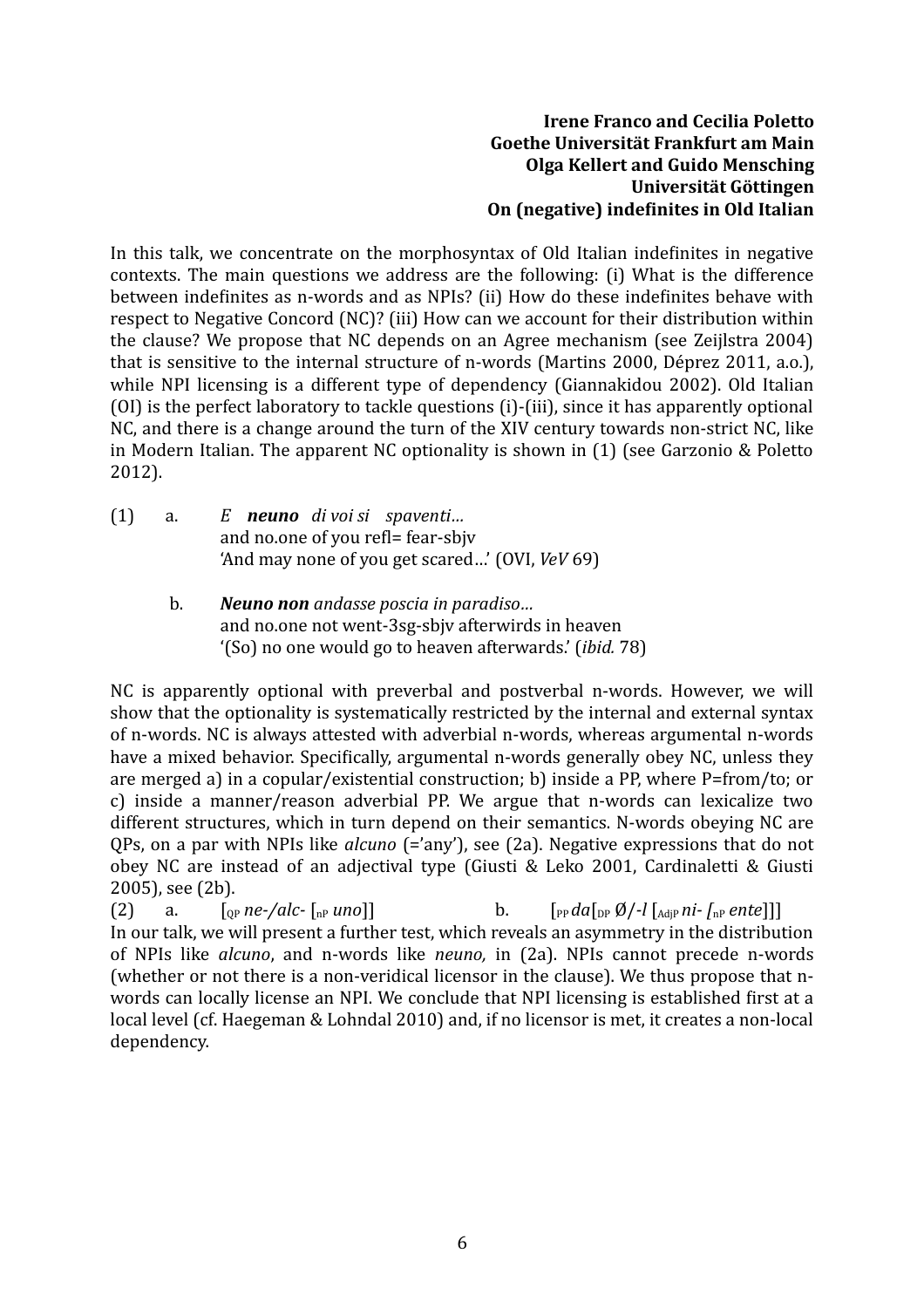#### **Ljudmila Geist Universität Stuttgart From indefinite NP to bare NP: why does the indefinite article disappear?**

In this talk, I will discuss conditions for the omission of the indefinite article in German. In the predicate position, most sortal nouns in modern German require an indefinite article.

(1) Udo ist *ein Held* / *ein Idiot*. 'Udo is a hero/ an idiot.'

Other sortal nouns and relational nouns may occur without an indefinite article. Two cases can be distinguished: sortal nouns referring to well-established groups, such as names of professions and nationalities (2), and relational nouns (3).

(2) Udo ist *Lehrer* (profession) / *Deutscher* (nationality). 'Udo is a teacher / German.' (3) Udo ist *Teil* des Teams / *Kunde* bei BASE. 'Udo is part of the team / a customer of BASE.'

Diachronically, the bare use of nouns corresponds to the early phase of Old High German (OHG, *c.* 800-1050), where all nouns were bare in the beginning. *Ein* appeared as an indefinite article with referential nouns in the late 9th century (Oubuzar 2000). As Petrova (2015) shows, *ein* also began to be used with predicate nouns, which are nonreferential. She observes that NPs with *ein* in the predicate position co-varied with bare nouns until the end of the OHG period. Given this, two competitive hypotheses about the evolution of the indefinite article, from OHG to modern German, can be assumed:

*Hypothesis 1*: *Ein* spread to predicate nouns but had stopped before it could reach nouns denoting socially established groups and some relational nouns.

*Hypothesis 2*: *Ein* spread to all predicate nouns but later was omitted in those combinations with nouns denoting socially established groups and with some relational nouns.

My pilot study of predicate nouns in the Bonner Frühneuhochdeutschkorpus corpus of Early New High German (1350-1650) revealed that during this time period indefinite predicate nouns of the type in (2) and (3) were used with *ein*, thus Hypothesis 2 is more likely to be correct. But, how can the omission of the indefinite article be accounted for on the syntax-semantics interface? I will argue that the omission of the indefinite article in (2) is triggered by a process similar to pseudo-incorporation (Dayal's 2011), occurring with a reduction of nominal structure. In (3), however, the omission of the indefinite article can be accounted for by head movement of the predicate noun to the position normally occupied by the indefinite article. Although pseudo-incorporation and headmovement have similar effects on predicate NPs – i.e., the omission of *ein* and restricted modifiability (not shown here) – these processes can be distinguished, as it is only pseudo-incorporation that presupposes social-establishedness and is restricted to human referents. Head-moved predicate nouns, however, do not require socialestablishedness and need not be restricted to human individuals (4).

(4) Der Baikalsee ist *Teil* der Baikal-Riftzone. 'Lake Baikal is part of the Baikal Rift Zone.'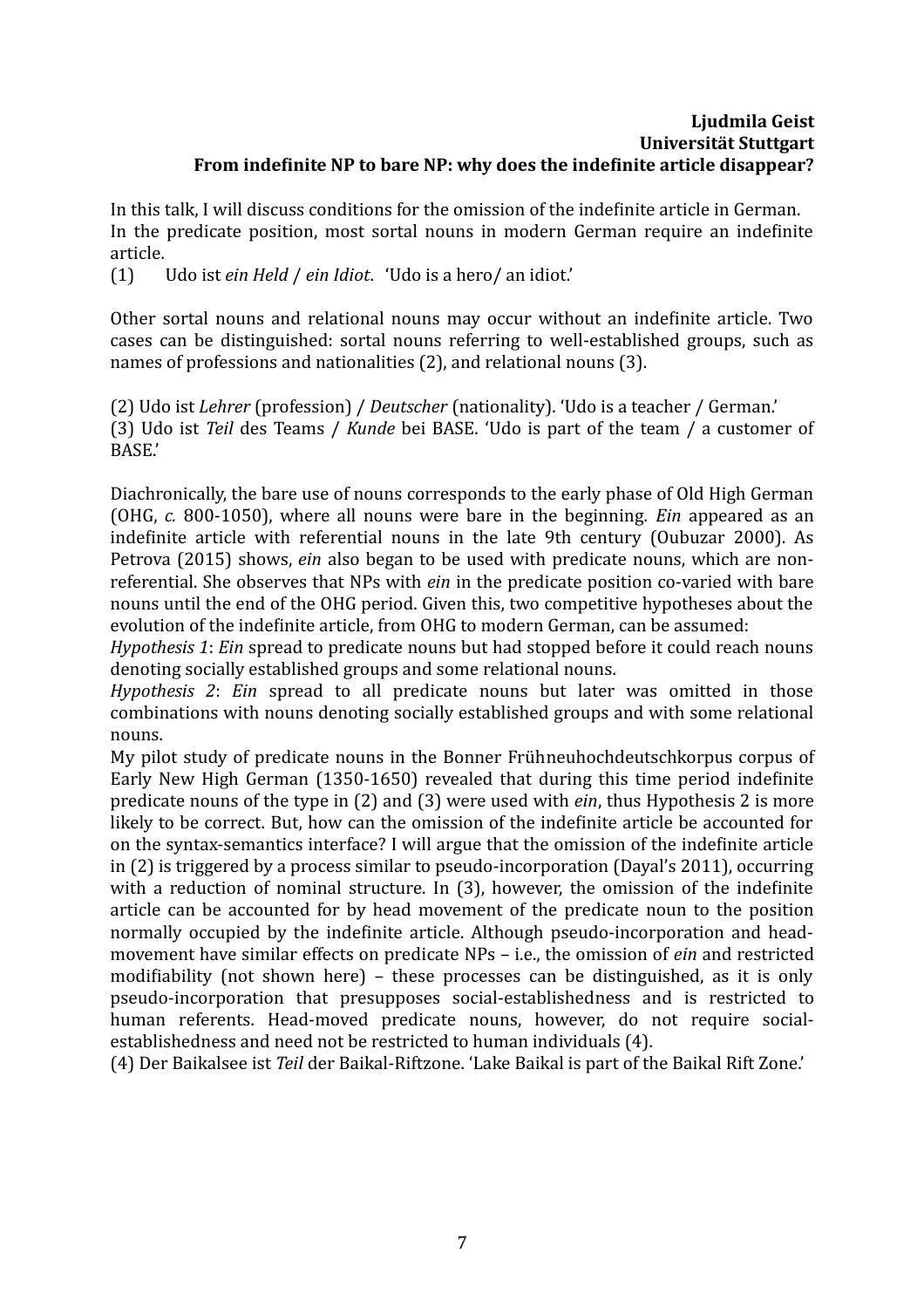#### **Remus Gergel Karl-Franzens-Universität Graz Another route towards epistemic indefinites: A case for VERUM?**

We analyze comparative and historical aspects of epistemic indefinites in Romance as currently exemplified by Romanian *vreun,* 'any' (Farkas 2002, Fălăuş 2014) and relate them to focus. Fălăuş discovered that *vreun* is licensed by obligatorily non-factive epistemic operators. The item seems to be an NPI w.r.t. most contexts. But it is barred in (most) directly negative contexts, where genetically unrelated, overtly negative indefinites must be used, a fact that has been attributed to some version of blocking.

We address two sets of questions. (A) What is the cycle of the *vreun* family: can the development be seen in line with other indefinites (Haspelmath 1997, Eckardt 2012)? Are epistemic effects more recent or are they an older vestige of some Latin indefinite (cf. Gianollo 2013 on Lat. *aliquis*). (B) What is the genesis of *vreun* in its use as an NPI and as a designated epistemic indefinite? What are the structural building blocks?

While items related to *vreun* are not in the common stock of indefinites known from Classical Latin, such an item must have been in use in early Romance. A similar item is attested in Aromanian (e.g. texts in Saramandu 2008) and Old Italian had *veruno* (Ramat 1997). The trajectory of *veruno* must have been that of an NPI. Old Italian allowed the item properly under negation, including covert uses, and early Romanian varieties showed likely vestiges of such a behavior too. How did the potential for NPI and epistemic flavor arise? Looking into the morphological composition of the ancestor, i.e. < *vere+unus* (='truly'+'one'), negation must be added to the initially developing negative item (as in Old Italian). A plausible scopal relationship was *truly > not > (even) one*. We explore the idea that the high adverb was the key towards creating the right types of alternatives (despite possible appearances to the contrary). It introduced verum as a function acting on the epistemic alternatives available to an individual in a particular world (Han & Romero 2004, Romero 2006). Consequently, not only the more general sensitivity to alternatives is expected (available for NPIs), but also the fact that sensitivity to epistemic states of affairs in the minimizing context of *unus* could develop.

#### **Patrick G. Grosz Universität Tübingen Scalar epistemic indefinites: a case study of** *weiß Gott w-* **in Present Day German**

Background: This talk investigates epistemic indefinites of the form *weiß Gott w-* (*wGw*) 'God knows w-', as in [\(1\)](#page-7-0), attested in a wide range of European languages (Haspelmath 1997:131).

<span id="page-7-0"></span>(1) Vor einem Mülleimer findet der Knirps einen Schuhkarton, den **weiß Gott wer** dort in die Landschaft geschmissen hat. [DeReKo: *Braunschweiger Zeitung*, 08.10.2008] '[…] the toddler finds a shoe box, which **God knows who** has thrown into the landscape.'

Core Proposal: While *wGw* phrases originate as separate clauses (CPs), [\(1a](#page-8-0)), parenthetically inserted into a host clause, [\(1b](#page-8-0)), I argue that *weiß Gott (wG)* 'God knows'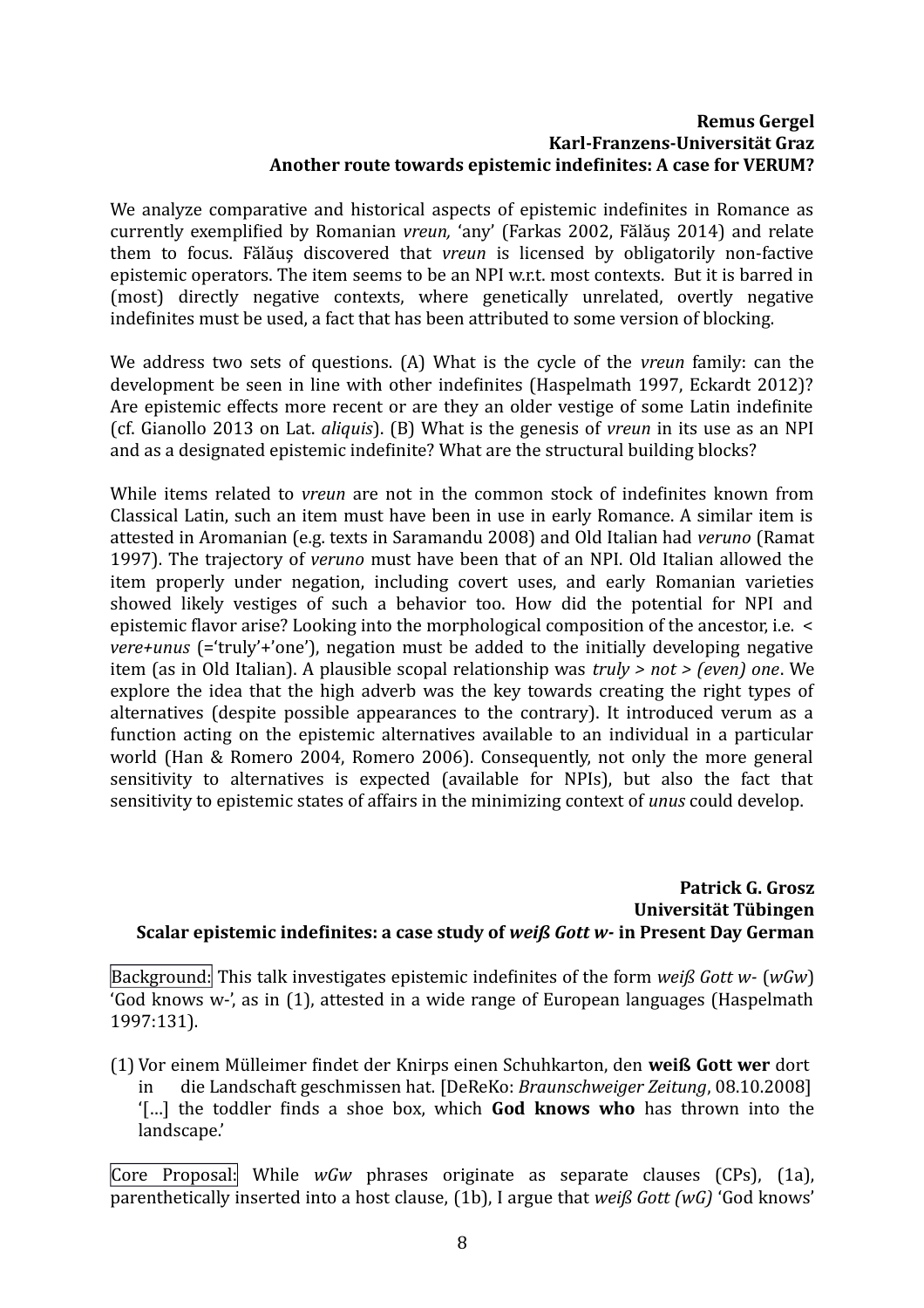in Present Day German has been diachronically reanalyzed as an indefinite particle (like German *irgend*): it combines with a *wh*-element to form a complex word, [\(1c](#page-8-0)). As an indefinite particle, *wG* can no longer occur outside a preposition (cf. *auf irgendwen* 'for someone or other' vs. \**irgend auf wen*), i.e. [\(1b](#page-8-0)) cannot yet be STAGE III. (Note that (2a)- (2c) coexist in Present Day German.)

- <span id="page-8-0"></span>(1)  $a^{OK}$  Er hat gewartet. [ $_{CP}$  **Weiß Gott,**  $\underline{aut}$  **wen.**] STAGE I (*wGw* as separate clause) 'He was waiting. [CP **God knows,** for **whom**.]'
	- b.<sup>OK</sup> Er hat  $\int_{CP}$  weiß Gott <u>auf</u> wen] gewartet. STAGE II (*wGw* as parenthetical clause)

'He was waiting [CP **God knows** for **whom**].'

c. OK Er hat auf [DP [<sup>D</sup> **weiß Gott wen**]] gewartet. STAGE III (*wGw* as complex word) 'He was waiting <u>for</u>  $\lceil_{DP} \rceil_{D}$  **God knows whom**]].'

Syntactic Evidence: I provide syntactic evidence to show that German *wGw* has reached STAGE III. Standard analyses of parentheticals such as (2b) (e.g. Kluck 2011) assume that the *wGw* phrase is a complete CP with deletion ("sluicing"). This entails that the *wGw* part can always be expanded into a complete sentence at STAGE II. While this is possible for [\(1b](#page-8-0)), as in [\(1\)](#page-8-2), it is impossible for [\(1c](#page-8-0)), as in (1). Example (1c) is thus unambiguously STAGE III.

- <span id="page-8-3"></span>(1) Er hat noch **weiß Gott** <u>auf</u> **wen** gewartet.  $\Rightarrow$  <sup>ok</sup> **Weiß Gott**, <u>auf</u> **wen**  $\langle$ er gewartet hat). (1) Er hat noch <u>auf</u> weiß Gott wen gewartet. $\Rightarrow$  \*Weiß Gott, wen  $\langle e_r$  (auf)
- <span id="page-8-2"></span>gewartet hat.

Synchronic Semantics: I argue that *wGw* indefinites combine indefiniteness with a scalar component. They **[i.]** existentially quantify over alternatives that the *wh*-element introduces **[ii.]** which are high on a salient scale. This often gives rise to a scalar effect (e.g. *weiß Gott was* 'God knows what'  $\approx$  'something remarkable'). I show that this scalarity is part of the truth-functional content of a sentence (cf. Potts 2015); e.g. it can be targeted by clausal negation, [\(1\)](#page-8-1).

<span id="page-8-1"></span>(1) Man kann nicht **weiß Gott was** erwarten [...][DeReKo: *Süddeutsche Zeitung*, 2000] 'One can not expect **God knows what**.' ( $\approx$  not [sth. remarkable]  $\rightarrow$  only [sth. average])

> **Amel Kallel University of Tunis El Manar Pierre Larrivée Université de Caen Normandie Strong polarity contexts and evolution of** *n***-words**

The Grammaticalisation framework has suggested that there is a tendency for items to evolve historically into increasingly more abstract elements on a pathway of change (Traugott and Dasher 2002 *i.a*.). An example of pathways of change is provided by nwords (such as French *aucun* 'none') that generally evolve out of negative polarity items (Haspelmath 1997). Such pathways of evolutions have recently been proposed to relate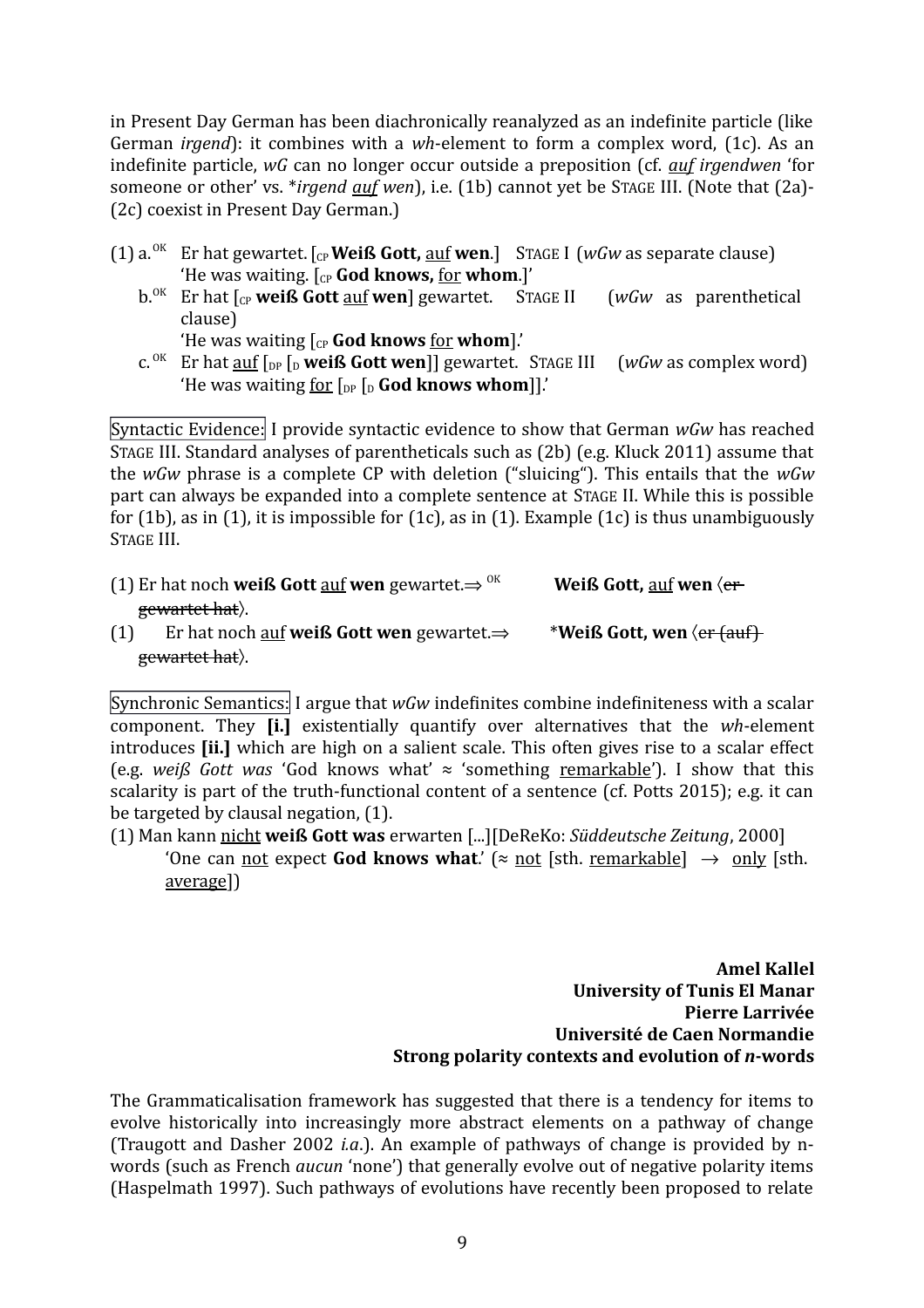to a model of feature acquisition: learners would attribute items the most specified feature compatible with the input (Willis 2011). Items can thus gain a stronger feature but cannot lose it, leading to an assumption of irreversible change. Once negative polarity items have become n-words, they are expected to neither retain nor recreate polarity uses. This strong claim is invalidated by the behaviour of declining n-words in early French (Larrivée 2014), some oh which recreate negative polarity functions. Such recreations are however constrained: only movement along adjacent spaces on a semantic map is attested. This is speculated to be because adjacent functions share specific bridging contexts where an item can be analysed as expressing either function. What this predicts is that during or before the period where a polarity item is becoming a n-word, there is a preponderant proposition of bridging strong polarity context such as those commanded by *without.* That would be because *sans* is a bridging context where a NPI can be readily reanalysed as a n-word. The role of strong polarity contexts for this pathway of change is what is tested on the basis of French n-word *aucun* 'no (N)'. Its evolution into a n-word from a NPI is shown to occur in the  $16<sup>th</sup>$  century as the competing *nul* is declining (Kallel and Ingham 2014). The relative weight of the weak, strong and n-word uses of *aucun* is quantified in a corpus of remission letters (pleas written by condemned criminals to the Chancery) from the late  $14<sup>th</sup>$  to the end of the  $16<sup>th</sup>$ . Preliminary results support the view that strong polarity contexts are a bridging context in the evolution of items into n-words. It substantiates the view that change progresses along a pathway of functions because these share bridging contexts.

#### **References**

Haspelmath, Martin. 1997. *Indefinite pronouns*. OUP.

Kallel, Amel and Richard Ingham. 2014. Evidence from a correspondence corpus for diachronic change in French indefinites 1450–1715. Hansen and Visconti (Eds). *The Diachrony of Negation*. Benjamins. 213-234.

Larrivée, Pierre. 2014. L'unidirectionalité irréversible du changement linguistique comme conséquence de l'acquisition ? Le cas d'expressions négatives déliquescentes en français ancien. CMLF 2014.

Traugott, Elizabeth C. and Richard B. Dasher. 2002. *Regularity in semantic change*. CUP. Willis, David. 2011. Negative polarity and the quantifier cycle: Comparative

perspectives from European languages. Larrivée and Ingham (Eds). *The Evolution of Negation: Beyond the Jespersen Cycle*. de Gruyter. 285-323.

#### **Moreno Mitrović Karl-Franzens-Universität Graz Indefinite polarisation and its scalar origin: evidence from Japonic**

It is has been well investigated by Szabolcsi (2013), and Kratzer and Shimoyama (2002), among many others, that Modern Japanese (MdJ), among other languages, constructs universal and polar terms by combining a *wh*-word and the particle *mo* (henceforth μ). Compositionally, the semantic role of the u particle obtains a universal reading as  $\mu^0$ obligatorily activates the alternatives of its complement (i.e., the *wh*-abstract with an existential presupposition), and asserts that all alternatives be true. What remains formally unexplored, however, is the historical dimension of this compositional behaviour in light of the absence of polar pattern in the earliest stage of the language, since wh+μ terms were terms not licensable under negation. This paper shows not only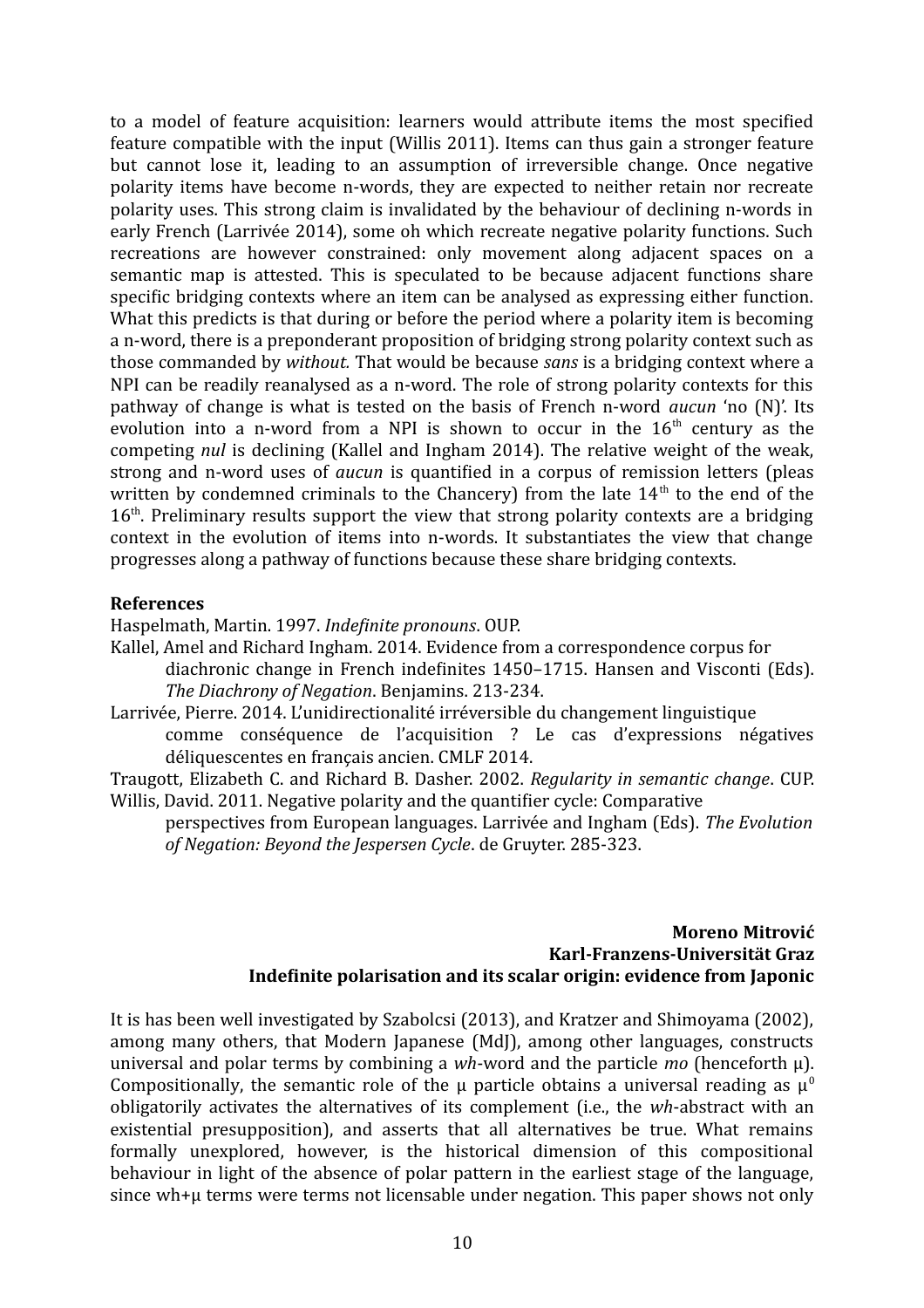(i) that polarity system in Japonic is diachronically derived from scalar universals but also (ii) when and how this process took place by adopting Chierchia's (2013) theory of grammaticised scalar implicatures (SIs).

In Old Japanese (OJ; c. 8th ce), the [*wh*+μ] quantificational expressions were confined to inherently scalar  $(\sigma)$  complements, i.e. either numeral nominals or inherently scalar wh-terms (e.g. *how-many*/*when*), as Whitman (2009) first noticed. Focussing on the latter μ-hosts. The only two kinds of *wh*-terms which can serve as μ-hosts we find in OJ are temporal- (1) and quantity-*wh*terms (2), i.e. those wh-abstracts with only a  $σ$ domain of alternatives, as shown in the table

| <i>wh</i> -hosts to µ |                                       | # |
|-----------------------|---------------------------------------|---|
|                       | $+SCALAR$ <i>itu mo</i> 'when $\mu$ ' |   |
|                       | <i>iku mo</i> 'how much/many µ'       |   |
| $-SCALAR$             | <i>ado/na/nado mo 'what/why µ'</i>    |   |
|                       | <i>ika mo</i> 'how µ'                 |   |
|                       |                                       |   |
|                       | ta mo 'who µ'                         |   |

One of the ideas central to the proposal made in the paper is that the original  $\mu$ 0 associated with scalar hosts, i.e. those elements endowed with [σ] feature, and that activated scalar alternatives were originally existential, i.e. truncated at the low end so as to exclude *no*/∅. The synchronic and diachronic analysis of [*wh*+μ] quantification in Japanese rests on Chierchia's (2013) system of grammaticised scalar implicatures, where scalar (σ) and non-scalar (D) alternatives are lexically grounded and represented as features (σ, D), which check the exhuastifier operator. The paper will demontrate how polarity-sensitivity arose in Early Middle/Classical Japanese via syntactic featural change from [σ] to [D] ashe restriction on scalar *wh*-complements declines in the beginning of the EMJ period and non-scalar wh-complements enter the structure. The analysis also makes reference to early Indo-European conjecturing a potentially universal scalar core of polar terms.

#### **Rosemarie Lühr Humboldt-Universität zu Berlin Konstruktionen mit Indefinita in altindogermanischen Sprachen**

Indefinita in Nominalphrasen altindogermanischer Sprachen sind entweder Substantive im Genitiv oder mit dem Bezugswort kongruierende Adjektive. Im Hethitischen zeigt sich folgendes Stellungsverhalten: Besteht in Possessivkonstruktionen der Possessor aus einem genitivischen Indefinitum, steht dieses hinter dem Possessum. Das Possessium ist entweder ein sortales Nomen wie *Haus*, *Gut*, oder es bezieht sich auf unikale Teile von Entitäten wie Blut, Kopf, Augen, Fleisch.; vgl. die Stellung des Genitivs *kuelqua* ,jemandes' hinter dem Bezugswort:

(1) HG § 44b A (KBo 6.2) ii

[35] pár-na-ma ku-e-el-ka ins Haus-DIR-aber jemand-GEN `aber in jemandes Haus´

Ist der Possessor jedoch kein Indefinitum, erscheint er vor dem Possessum.

(2) TelErl I 66 (KUB XI 5 Vs. 8') ad-da-aš e-eš-har-še-it Vater-GEN Blut-sein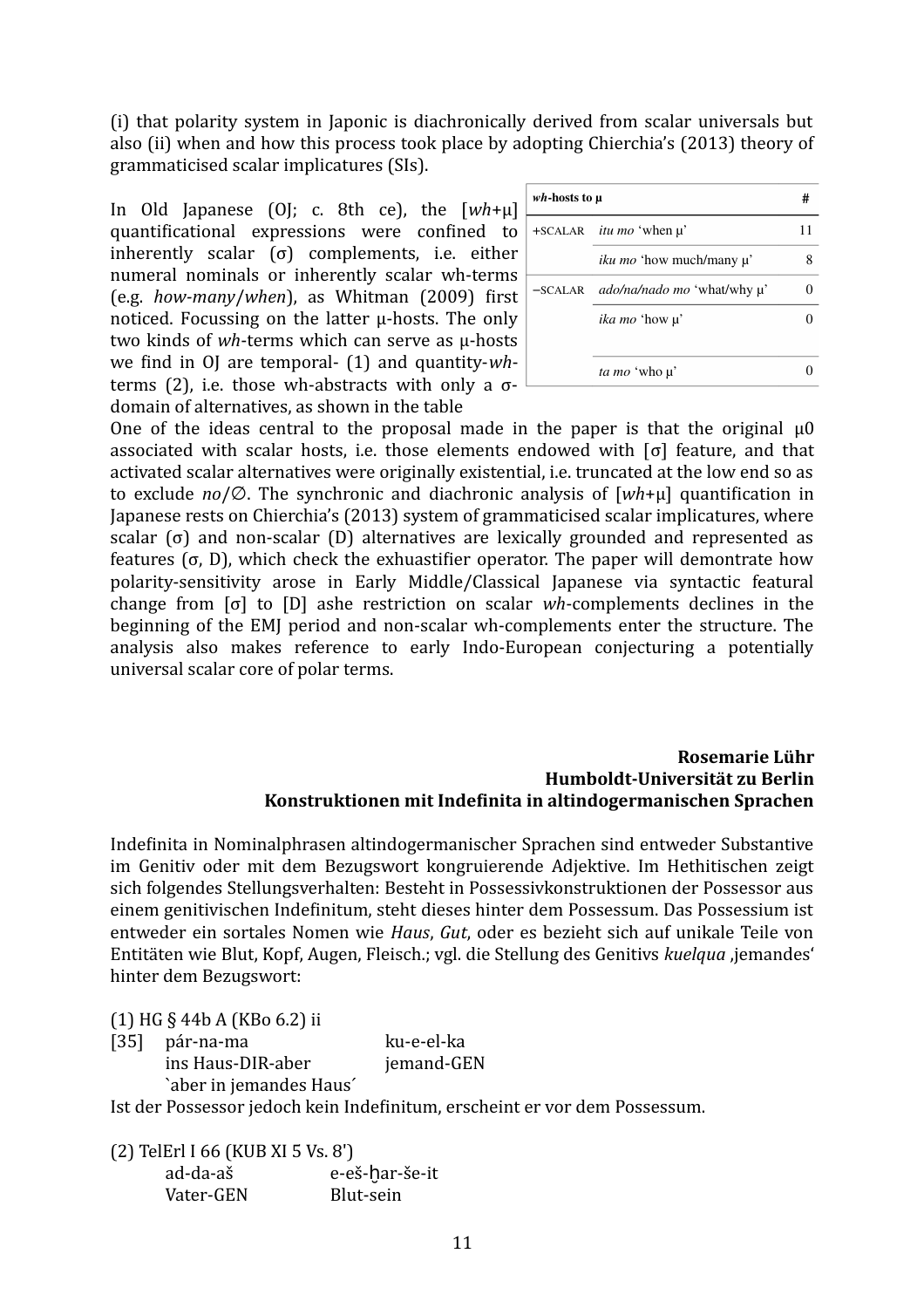`das Blut des Vaters´

Der Referent des Possessums ist durch den vorangestellten Genitiv eindeutig identifizierbar. D.h., der Definitätswert der unter D° eingebetteten Konstruktionen verändert sich durch die Verschiebung einer Konstituente. Während *ku-el-ka* "jemand-GEN" sich unter der am tiefsten eingebetteten DP *in situ* befindet, wird *ad-da-aš* "Vater-GEN" nach links (i.e. "oben") unter die DP von FP (=  $AgrP<sub>poss</sub>$ ) verschoben (Lühr 2004). Die erste Frage, um die es hier geht, ist, welche Elemente innerhalb der DP im Hethitischen wie das substantivische Definitum *in situ* verbleiben. Die zweite Frage ist, ob es einen Zusammenhang zwischen der Stellung des substantivischen und des adjektivischen Indefinitum im Hethitischen gibt. Denn als

attributives Adjektiv ist das Indefinitum heth. *kuiški* in der Regel hinter dem Bezugswort plaziert, während Demonstrativa, modifizierende Adjektive wie auch Genitive davor auftreten.

Die dritte Frage ist, ob das Hethitische bei der Stellung der Indefinita einen Sonderweg gegenüber den anderen altindogermanischen Sprachen Altindisch und Griechisch beschreitet.

#### **Reference**

R. Lühr (2004): Der Ausdruck der Possessivität innerhalb der Determinansphrase der ältesten indogermanischen Sprache, in: Šarnikzel. ed. by D. Groddek/S. Rößle, Dresden, 415–446.

#### **Andrei Sideltsev Russian Academy of Sciences Relative and indefinite pronouns: synchrony and diachrony. The case of Hittite**

The Hittite system of indefinite pronouns belongs to one of the most standard varieties:

| <i>Wh</i> -words | existential | <b>NPI</b> | universal | Free Choice     |
|------------------|-------------|------------|-----------|-----------------|
| kuiš             | kuiš-ki     | kuiš-ki    | kuišš=a   | kuiš, kuiš kuiš |

The systems of this type are standardly believed to be built around *wh*-words (Haspelmath 1997; Kratzer, Shimoyama 2002; Kratzer 2005; Yanovich 2005). I argue, however, that in Hittite it is rather the relative/subordinate set (*kuiš*), phonologically identical to *wh*-words, that behaves in *syntactical* terms identically to existential quantifiers (EQ further on).

EQs attest two linear positions in the Hittite clause – preverbal and second. The same two positions are attested by relative pronouns/subordinators, but not by *wh*-words which can either be first or preverbal. The preverbal position of *wh*-words is different from EQs and relative pronouns. *Pace* (Huggard 2015) and following (Becker 2014), I argue that the two positions of relative pronouns and EQs are unmarked as for specificity and scope: the relative phrases and QPs can be specific/wide scope and nonspecific/narrow scope in either position. But the preverbal positions of relative pronouns and EQs are not fully identical: preverbal relative pronouns are to the left of the negation markers whereas EQs are to the right. Besides, the linear word order in relative clauses is *relative pronoun–NP* whereas QPs are linearized as *NP–EQ*. Thus at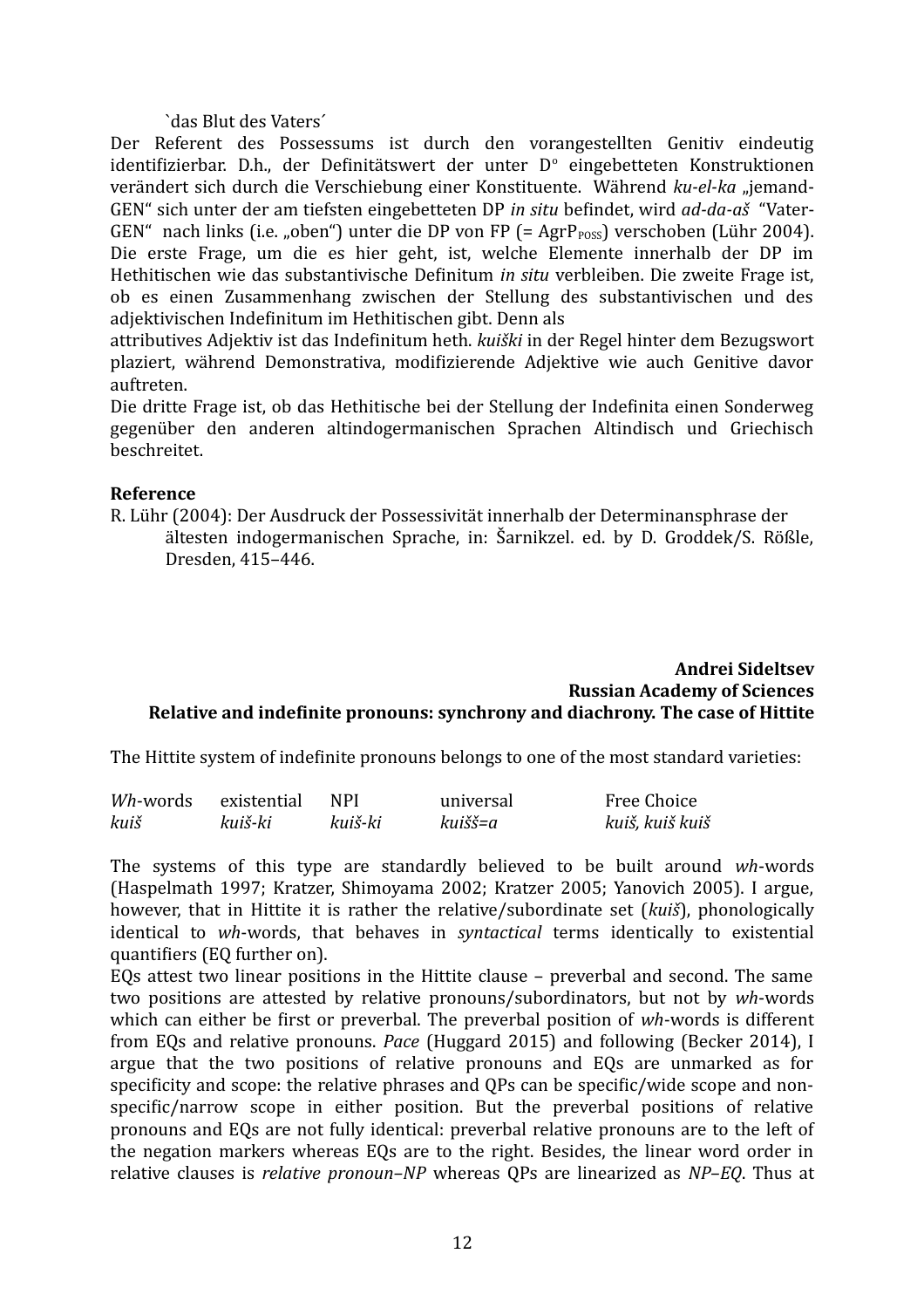most the diachronical connection, but not the synchronic identity can be maintained between relative pronouns and EQs.

Still, Hittite provides evidence for the connection between relative pronouns and EQs within the history of Hittite, namely analogical impact of relative pronouns influence upon EQs. I will discuss two pieces of data. The first concerns how the two EQ positions evolved in the history of Hittite. In the earliest written texts of the Old Hittite (OH) period only the preverbal position was available. I argue that 2P EQs appeared within the written history of Hittite, in Middle Hittite period, and that they are due to the analogy after relative pronouns/subordinators which were 2P already in the OH time. The analogy explains the specificity/topicality properties of 2P EQs. The analogy is demonstrably not after *wh*-words: *wh*-words in Hittite never attest 2P constraint whereas relative pronouns/subordinators do.

The second piece of evidence concerning relative pronoun/subordinator impact on EQs comes from bare interrogatives, namely the use of relative pronouns instead of indefinite ones in conditional clauses and after negations. Again, the use is not attested in Old Script originals and appears first in Middle Script (MS) copies of Old Hittite texts. The use is ambiguous between relative pronouns/subordinators and *wh*-words. However, in half of the earliest cases (MS texts) the 'bare interrogative' is in the second position, which is totally unexpected if *wh*-words are involved, but which is easily explained if relative pronouns are involved.

## **References**

Becker, K. 2014, Zur Semantik der hethitischen Relativsätze, Hamburg: Baar, 2014. Haspelmath, M. 1997, Indefinite Pronouns. Clarendon Press: Oxford.

Huggard, M. 2015, *Wh*-words in Hittite. PhD Dissertation, University of California.

- Kratzer, A. 2005, Indefinites and the Operators they Depend on: From Japanese to Salish. In: G. N. Carlson and F.J. Pelletier (eds*.*), Reference and Quantification: The Partee Effect. Stanford, (CSLI Publications), 113-142.
- Kratzer A. and J. Shimoyama, 2002, Indeterminate Pronouns: The View from Japanese. In: Yukio Otsu (ed.), The Proceedings of the Third Tokyo Conference on Psycholinguistics. Tokyo: Hituzi Syobo, 1-25.
- Yanovich, I. 2005, Choice-functional Series of Indefinite Pronouns and Hamblin Semantics. In: E. Georgala and J. Howell (eds.), SALT XV 309-326, Ithaca, NY: Cornell University.

#### **Silvia Luraghi Università di Pavia Partitive case markers and indefiniteness: a diachronic survey**

In this paper, I survey the origin and the development of partitive case markers, including adpositions. Items discussed include partitive cases, as in Balto-Finnic, partitive genitives/ablatives, as in various Indo-European languages, and partitive determiners, as in some Romance languages and in Basque (see Luraghi & Huumo 2014). These items have in common the fact that they originated from a case marker which, when functioning as partitive, does not diplay the typical function of cases, i.e. "marking dependent nouns for the type of relationship they bear to their heads" (Blake 1994: 1). Indeed, NPs marked by such items can typically encode both direct objects and subjects, and have a quantifying function: they indicate unbound quantity, and tend to